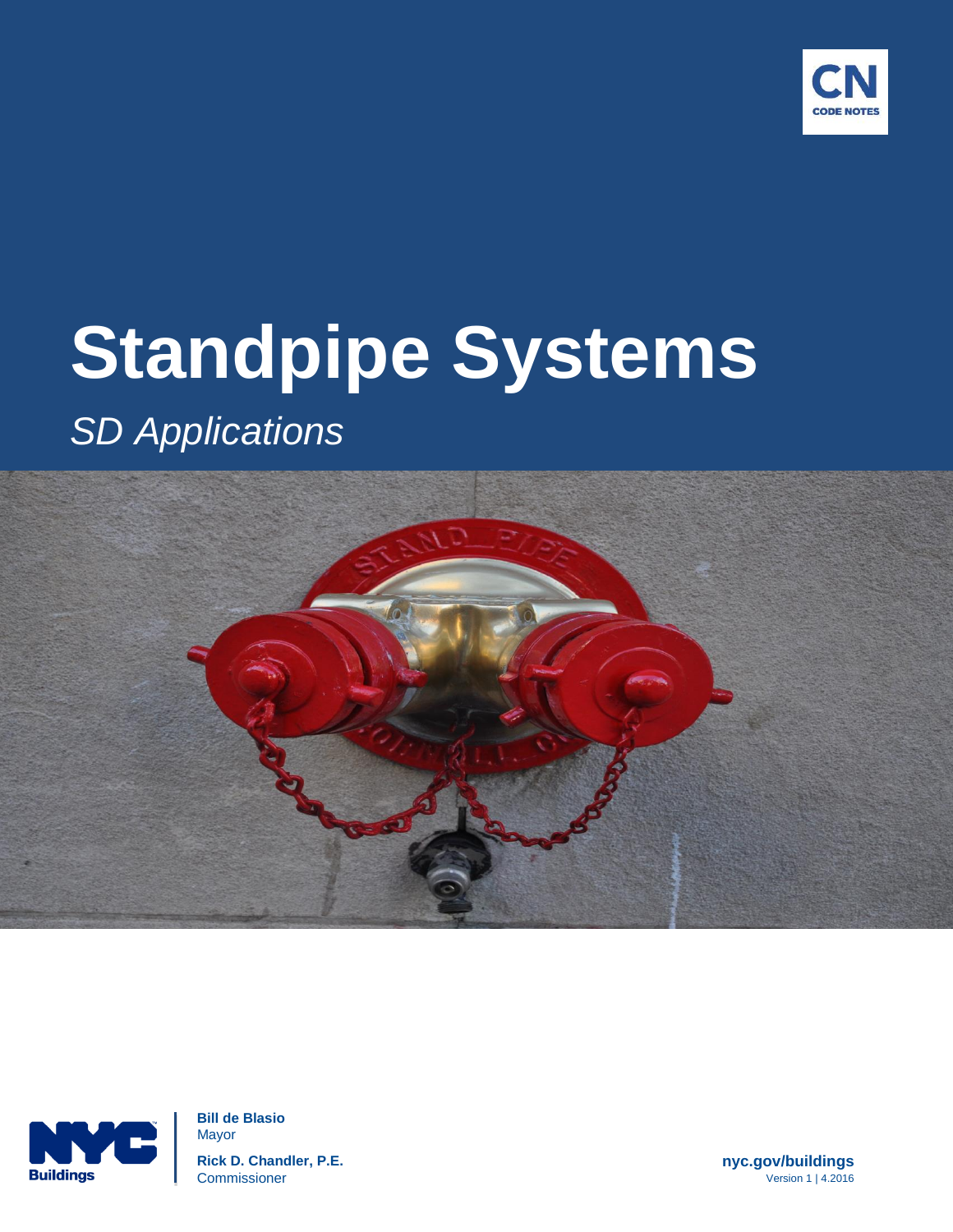**A standpipe system serves to transfer water from a water supply to hose connections at one or more locations within a building for firefighting purposes. When installing a standpipe, the minimum requirements for construction documents and shop drawings are outlined in the New York City Building Code (BC) and National Fire Protection Association (NFPA) Codes and Standards. The Building Code typically indicates when and where the standpipe systems are required, while NFPA 14 standards, as modified by BC Appendix Q, provide information on how they are to be installed.** 

#### **New York City Building Code**

Standpipe systems are addressed in NYC BC Chapter 9 and Appendix Q, which modifies NFPA 14 for use in New York City. References herein to NFPA 14 shall correspond to the modifications outlined in Appendix Q. Submitted construction documents for plan examination and approval shall be in accordance with BC 905.1.1, while shop drawings (Working Plans in compliance with NFPA 14-2007 Section 8.1, as modified by BC Q105) – sealed by a registered design professional or stamped as approved by the applicant of record – must be maintained on the job site prior to the commencement of the standpipe system installation, and available to special inspectors and Department inspectors at all times. Installation of standpipe systems shall comply with the special inspection requirements of [Chapter 17](javascript:Next() of the NYC BC.

#### **New York City Fire Code**

NYC Fire Code contains requirements for special occupancies such as high piled combustible storage areas and buildings constructed on streets of substandard width.

*This publication is an overview of the requirements for this type of work. There may be additional, applicable Zoning Resolution, Construction Code, Multiple Dwelling Law or Energy Code requirements.*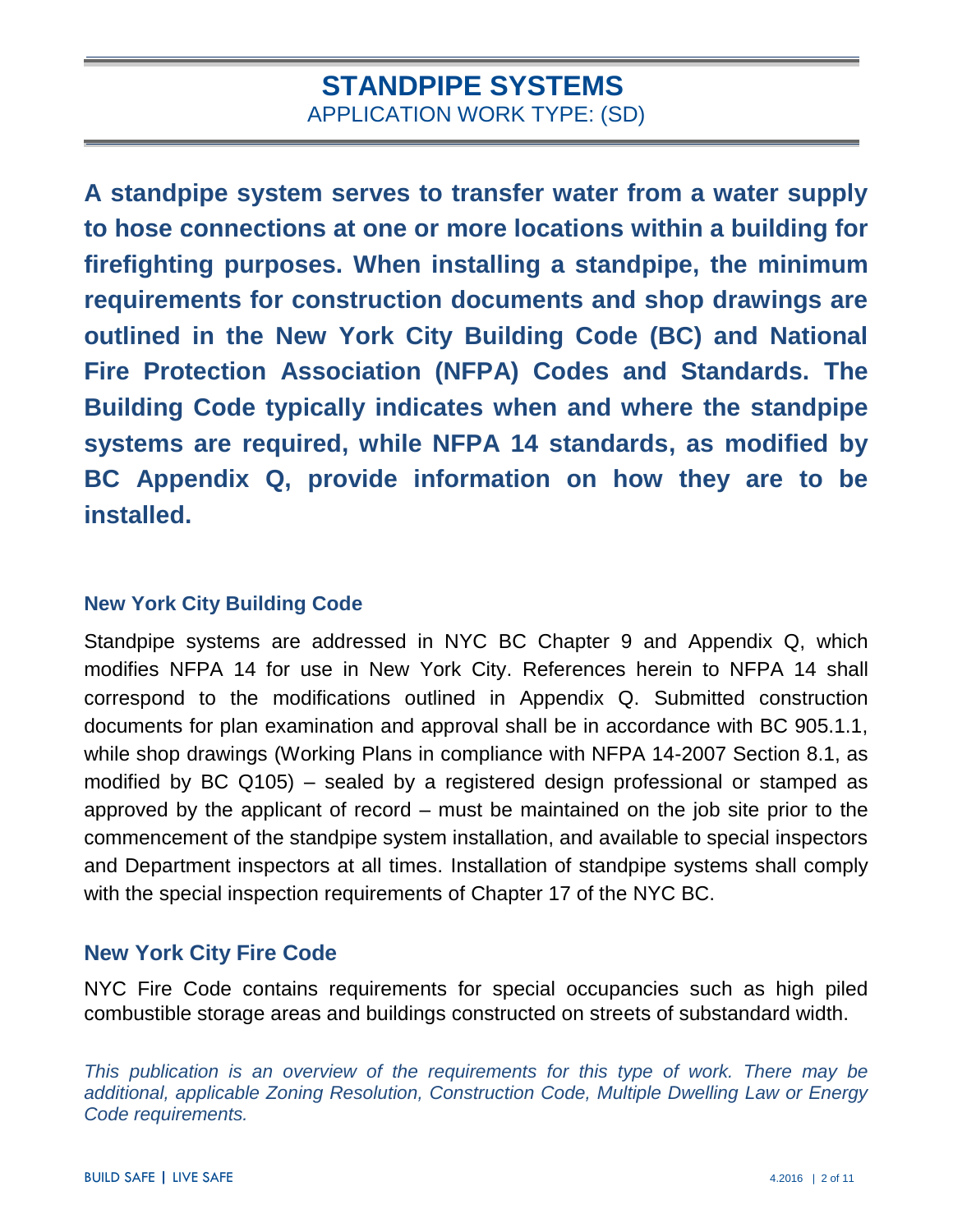# **FIRST STEPS**

- Review PW1 to verify that scope of work [Sec. 11] and work on floor(s) [Sec. 1] are consistent with the scope of work stated on the plans submitted for review job description
- Confirm the correct Code. (the Applicant is to state the standpipe system is designed based on Building Code Section 905 and NFPA 14-2007 as modified by BC Appendix Q)
- Lot diagram (indicate block/lot number, dimensions of zoning and tax lot, building, yards, distance to corner street intersection, street names, street status as mapped or improved, street width, zoning use group, building occupancy group, construction classification, number of stories and height in feet, buildings on adjacent lots, distance to nearest fire hydrant, number and location of Fire Department connections, and curb valve.)
- Borough Commissioner Determinations, if necessary

#### **ADMINISTRATIVE**

#### **DOB Forms**

- [PW1](http://www1.nyc.gov/assets/buildings/pdf/pw1_new.pdf)
- $\bullet$  [TR1](http://www1.nyc.gov/assets/buildings/pdf/tr1_2014.pdf) indicating fire stop, draft stop, fire block systems and standpipe systems
- [ACP5](http://www.nyc.gov/html/dep/html/forms_and_permits/asbestosf.shtml) Asbestos Assessment Report
- [ACP7](http://www.nyc.gov/html/dep/html/forms_and_permits/asbestosf.shtml) Asbestos Project Notification, if a significant amount of asbestos will be disturbed as part of the project

#### **Technical Documents**

• Hydraulic calculations for hydraulically calculated systems to substantiate pipe size(s) shown – NPFA 14-2007Chapter 7 as modified by BC Appendix Q 105

#### **Related Applications**

- Sprinkler (SP)
- Plumbing (Water service piping and cross connection control RPZ) (PL)

#### **BIS Required Items**

Check all required related work types have been filed (SP or PL work type)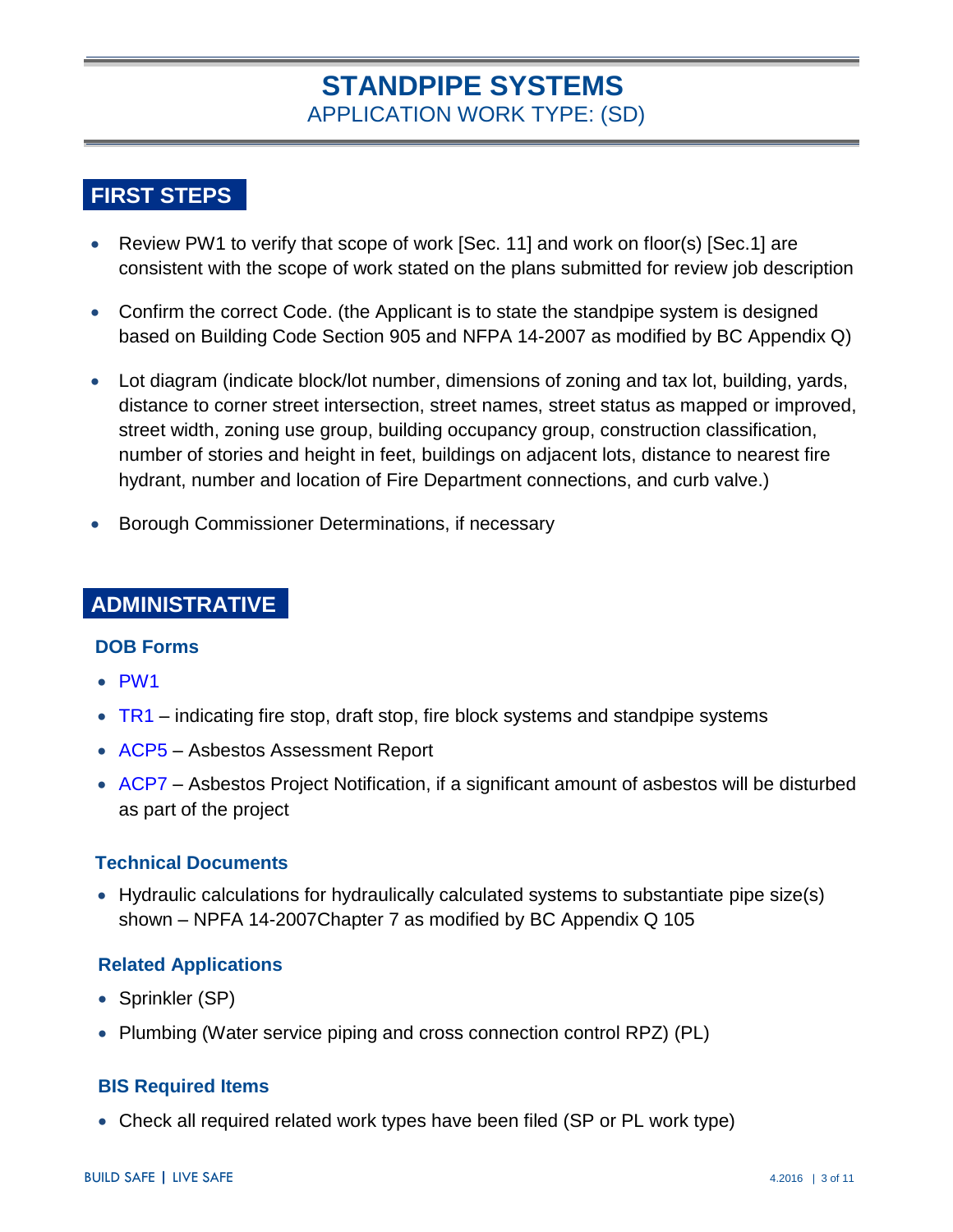# **ZONING**

 $\bullet$  N/A

### **MULTIPLE DWELLING LAW**

N/A

#### **FIRE CODE**

- Standpipe Systems- FC 905
- Sprinkler Systems- FC 903

#### **BUILDING CODE**

#### **Identify the Type of Standpipe System - NFPA 14-2007, Section 3.3.12 as Modified by BC Appendix Q 105**

- Automatic Standpipe System A standpipe system that is attached to a water supply capable of supplying the system demand at all times and requires no action other than opening a hose valve to provide water at hose connections.
- Wet Standpipe System A standpipe system having piping containing water at all times and with a permanent water supply.
- Dry Standpipe A standpipe system designed to have piping contain water only when the system is being utilized (No automatic water supply).
- Manual Standpipe Standpipe system that relies exclusively on the fire department connection to supply the system demand.
- $\bullet$  Out of Service System  $-$  A fire protection system that is not fully functional; or whose operation is impaired or is otherwise not in good working order.
- Combination Standpipe and Sprinkler System A system where the fire protection piping services both 2½ inch (65 mm) outlets for fire department use and outlets for automatic sprinklers.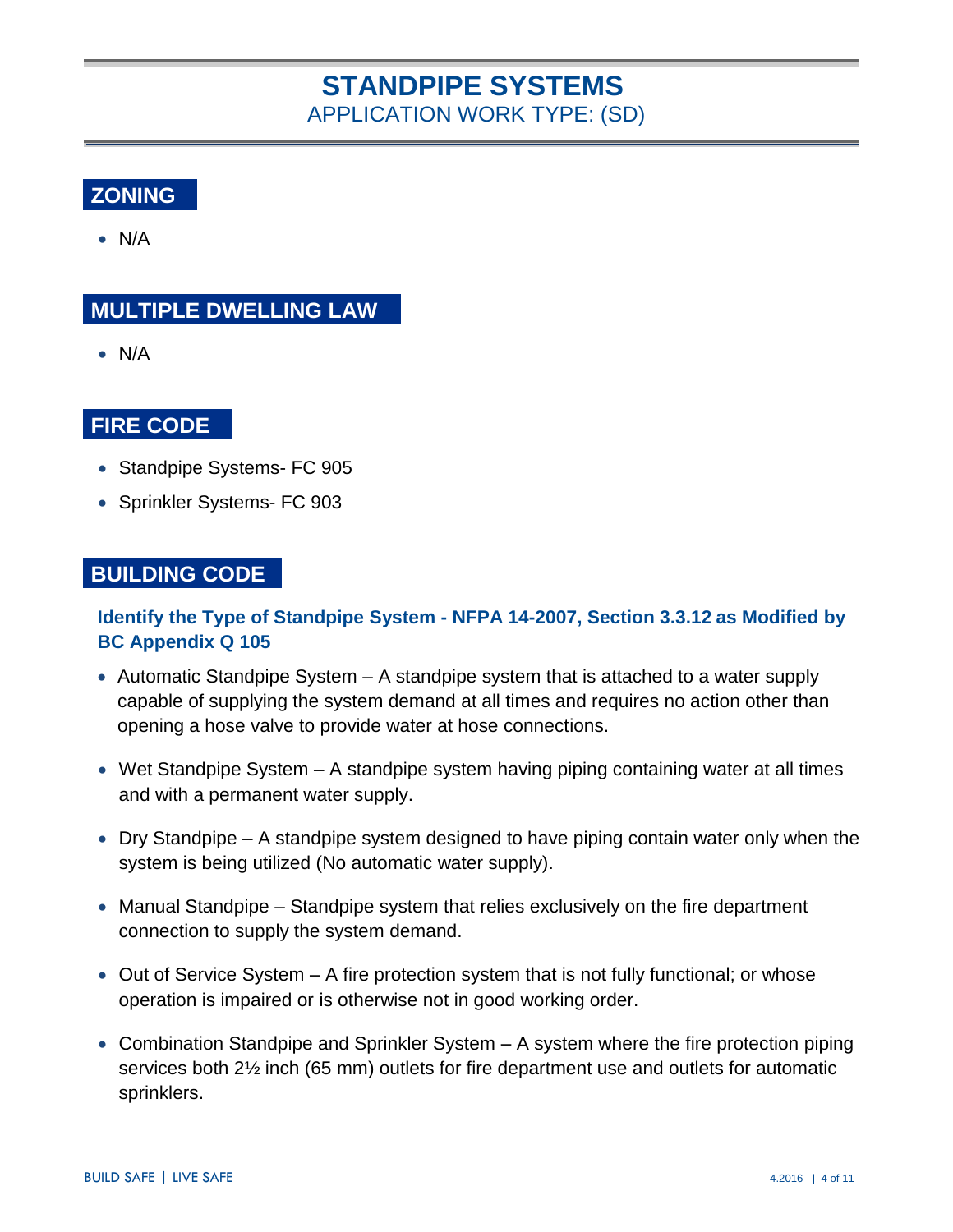- $\bullet$  Standpipe, Multi-Zone  $-$  A standpipe system that is vertically subdivided as required by the construction codes, into zones to limit the maximum operating pressure in the system. Each zone will have its own individual automatic water supply. All zones serving occupied floors located higher than 300 ft. (91.4m) shall be provided with primary and auxiliary water supplies.
- Semiautomatic Standpipe System A semiautomatic standpipe system is designed for situations where there is danger of serious water damage.

#### **Identify the Class of Standpipe System - NFPA 14-2007, Section 3.3.15 as Modified by BC Appendix Q 105**

- Class I system. A system providing 2½ inch (65 mm) hose connections to supply water for use by the Fire Department and those trained in handling heavy fire streams. Class I automatic wet standpipes shall be provided in non-sprinklered Group A buildings having an occupant load exceeding 1,000 persons. Class I standpipes shall be provided in every required stairway for each floor above or below grade.
- Class II system. A system providing 1<sup>1/2</sup> inch (40 mm) hose stations to supply water for use primarily by the building occupants or by the Fire Department during initial response.
- Class III system. A system providing  $1\frac{1}{2}$  inch (40 mm) hose stations to supply water for use by building occupants and 2½ inch (65 mm) hose connections to supply a larger volume of water for use by the Fire Department and those trained in handling heavy fire streams.
- Class III standpipe systems shall be installed throughout the following buildings per [BC 905.3.1:](http://www1.nyc.gov/assets/buildings/apps/pdf_viewer/viewer.html?file=2014CC_BC_Chapter_9_Fire_Protection_Systems.pdf§ion=conscode_2014#nameddest=SECTION_905)
	- In buildings two stories or more in height with floor area of 10,000 square feet (929 square meters) or greater on any story;
	- In buildings three stories or more in height with floor area of 7,500 square feet (697) square meters) or greater on any story;
	- In buildings of any area with a floor level having an occupant load of 30 or more that is located 55 feet (16.764 meters) or more above the lowest level of Fire Department vehicle access;
	- In buildings of any area, constructed in accordance with [Section 403,](javascript:Next() with occupied floors located 75 feet (22.860 meters) or more above the lowest level of Fire Department vehicle access.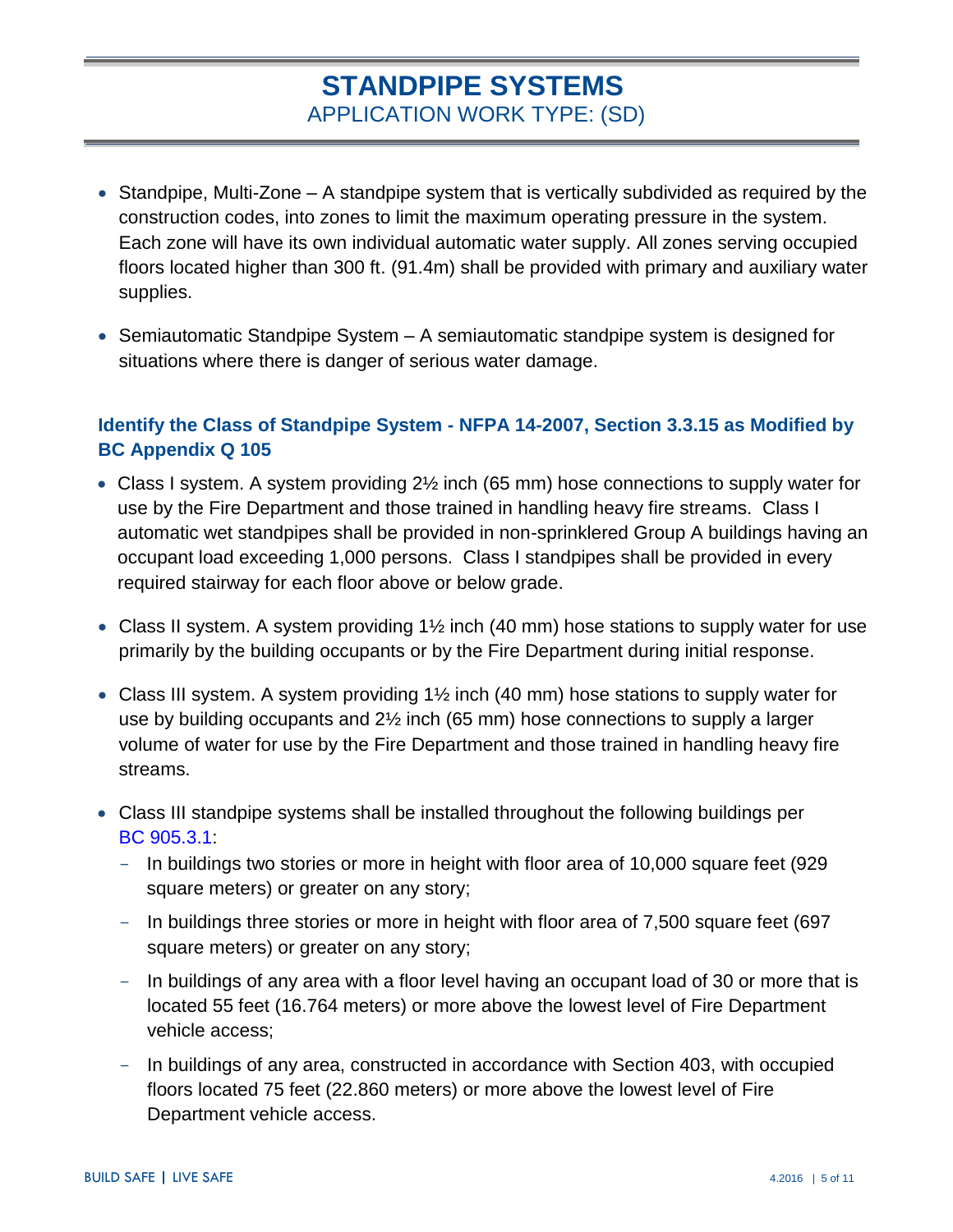- Required standpipe installations  $-$  [BC 905.3](http://www1.nyc.gov/assets/buildings/apps/pdf_viewer/viewer.html?file=2014CC_BC_Chapter_9_Fire_Protection_Systems.pdf§ion=conscode_2014#nameddest=SECTION_905)
- Dedicated standpipes and the handles of valves serving standpipes shall be painted red and such painting completed and certified in accordance with Sections BC [905.11.1](http://www1.nyc.gov/assets/buildings/apps/pdf_viewer/viewer.html?file=2014CC_BC_Chapter_9_Fire_Protection_Systems.pdf§ion=conscode_2014#nameddest=SECTION_905) through [BC 905.11.6.](http://www1.nyc.gov/assets/buildings/apps/pdf_viewer/viewer.html?file=2014CC_BC_Chapter_9_Fire_Protection_Systems.pdf§ion=conscode_2014#nameddest=SECTION_905)
- Standpipe systems required during construction, alteration and demolition operations shall be provided in accordance with Section [BC 3303.8.](http://www1.nyc.gov/assets/buildings/apps/pdf_viewer/viewer.html?file=2014CC_BC_Chapter_33_Safeguards_During_Construction_or_Demo.pdf§ion=conscode_2014#nameddest=SECTION_3303)
- Class I standpipe systems may be substituted for Class III systems in buildings equipped throughout with automatic sprinkler systems when the following additional requirements are met per [BC 905.3.1,](http://www1.nyc.gov/assets/buildings/apps/pdf_viewer/viewer.html?file=2014CC_BC_Chapter_9_Fire_Protection_Systems.pdf§ion=conscode_2014#nameddest=SECTION_905) Exceptions:
	- Locked storage cabinets shall be provided on the main entrance floor and at every tenth floor there above so that no occupant would be required to travel more than five floors to reach a cabinet located within 15 ft. of a standpipe riser. All cabinets shall be provided with fog nozzle, spanner wrenches, reducing couplings, and hoses as required.
	- Class I standpipes are allowed in open parking garages with the highest floor located no more than 150 ft. above the lowest level of Fire Department vehicular access.
	- In open parking garages subject to freezing, Class I manual dry standpipes are allowed, provided that hose connections are located as required for Class II standpipes in accordance with [BC 905.5.](http://www1.nyc.gov/assets/buildings/apps/pdf_viewer/viewer.html?file=2014CC_BC_Chapter_9_Fire_Protection_Systems.pdf§ion=conscode_2014#nameddest=SECTION_905)
	- In below-grade stories equipped throughout with automatic sprinkler systems.
	- In portions of first floors or basements, which are completely separate from entrance halls or enclosed stairways leading to upper floors; and in which portable fire extinguishers are adequately installed, standpipe outlets may be omitted, subject to approval of the Fire Commissioner.

#### **Plans**

- Construction documents for standpipe systems shall contain plans that include at least the following data and information per [BC 905.1.1:](http://www1.nyc.gov/assets/buildings/apps/pdf_viewer/viewer.html?file=2014CC_BC_Chapter_9_Fire_Protection_Systems.pdf§ion=conscode_2014#nameddest=SECTION_905)
	- 1. The locations and sizes of all risers, cross-connections, hose racks, valves, Fire Department Connections, sources of water supply, piping, and other essential features of the system;
	- 2. A floor plan for each group of floors that have typical riser locations and no special features within such group of floor levels, with the indication in title block of such plan indicating clearly the floors to which the arrangement is applicable;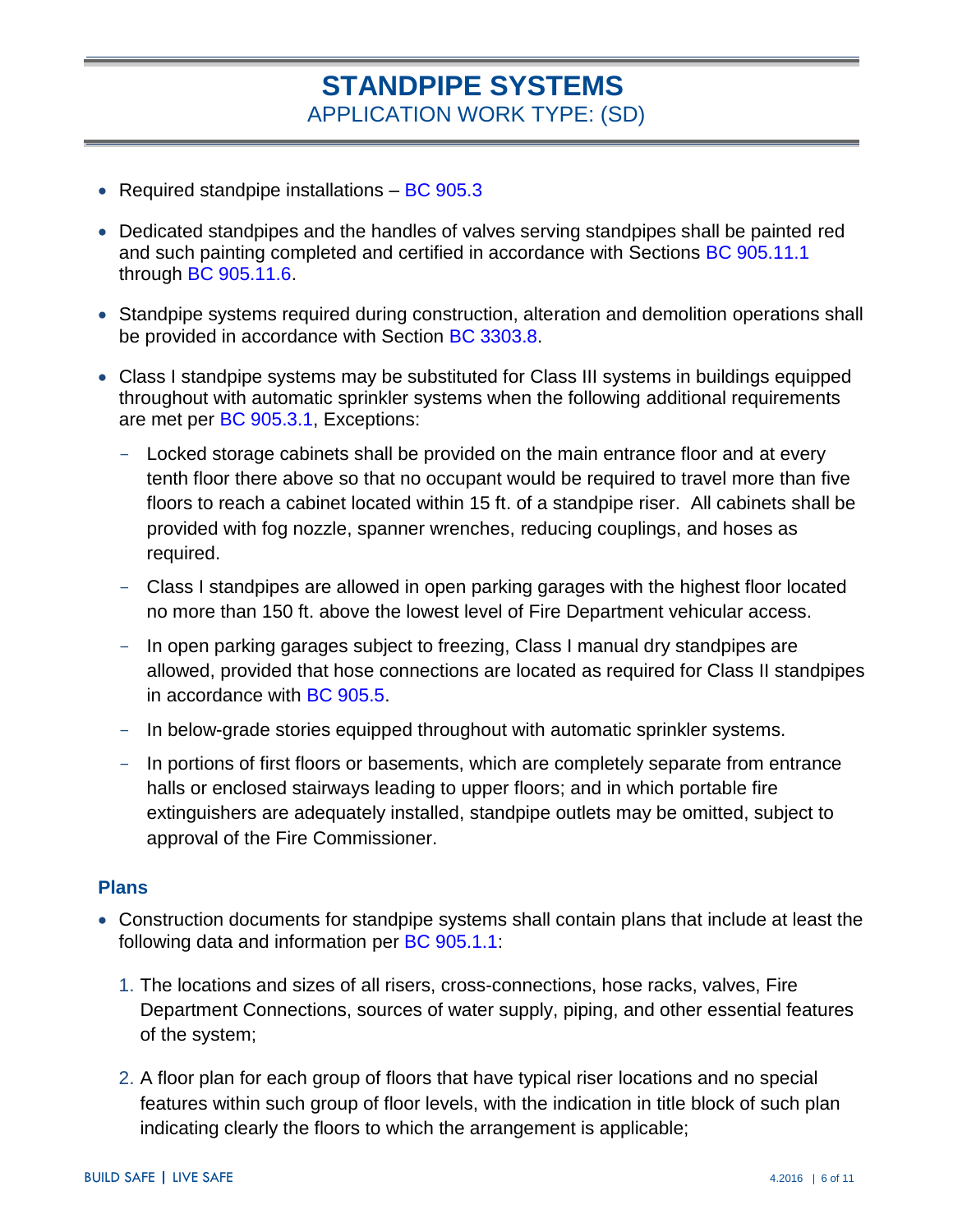- 3. Riser diagram showing the essential features of the system, including the risers, crossconnections, valves, Fire Department Connections, tanks, pumps, sources of water supply, pipe sizes, capacities, floor heights, zone pressures, and other essential data and features of the system; and
- 4. The available water pressure at the top and bottom floors of each zone, and at each floor where the weight pipe fittings change, shall be shown on the riser diagram;
- 5. For street pressure-fed systems and fire pumps, a statement from the New York City Department of Environmental Protection (NYC DEP), giving the minimum water pressure in the main serving the building
- 6. Indicate notes on plan stating inspection and tests to be performed per BC Chapter 17.
- Indicate Source of Supply
- Direct Street Water Connection
	- Verify Direct Street connection on riser diagram.
	- Pipe size shall be determined by Hydraulic Calculations per NFPA 14-2007 Sec. 7.8 [Sec. 7.8.1] as modified by BC Appendix Q 105
	- Provide Hydrant Flow Test Letter results from DEP for the proposed work. (Hydrant Flow Test, for the purpose of design, must be performed no more than one (1) year prior to system design per NFPA 14-2007 [Sec. 10.2] as modified by BC Appendix Q 105
	- Fire Hydrant within 100 feet (30.48 m) of the building per NFPA 14-2007 Sec 6.4.5.4 as modified by BC Appendix Q 105
	- Verify the number of required street connections for the Fire Pump as stated in NFPA 14-2007 Sec. 9.1.5 (2) as modified by BC Appendix Q 105
- Gravity tank capacity
	- Verify the Capacity of water supply [typical 30-minute water supply required] NFPA 14-2007 Sec. 9.1.5 (4) as modified by BC Appendix Q 105.
	- Provide hydraulic calculation for proposed Standpipe System NFPA 14-2007 Sec 7.10.1.2 as modified by BC Appendix Q 105
- Fire pump requirements  $-$  BC 913, NFPA 14-2007, Sec. 7.9 and Sec. 9.1.5 (2) as modified by BC Appendix Q 105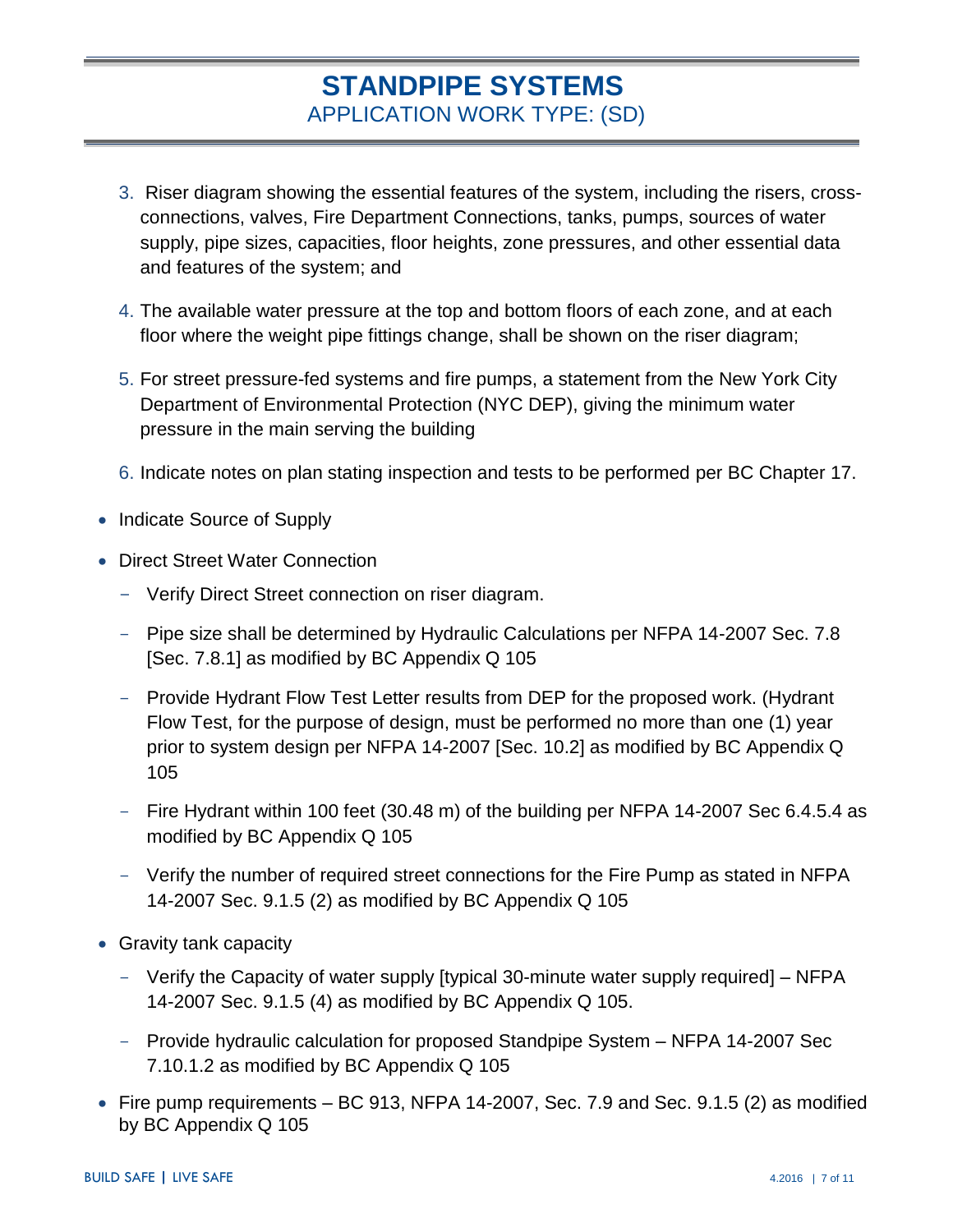- A fire pump is a part of a fire standpipe system's water supply and can be powered by electric, diesel or steam. The pump intake is either connected to the public underground water supply piping or a static water source (e.g., tank, reservoir, lake). The pump provides water flow at higher pressure and volume to the standpipe system risers and hose standpipes. Automatic fire pumps shall be provided with emergency power supply for Occupancy Groups B, E, and R-1 – BC 2702.2.20.1, Item 6
- Standpipe zone heights are limited to 300 feet  $(91.44 \text{ m})$ . Fire department connection zone heights are limited to 600 feet (182.88 m) – NFPA 14-2007, Sec. 7.9.1.1 as modified by BC Appendix Q 105
- In buildings with occupied floors less than 300 feet (91.4m) in height above the lowest level of FDNY vehicular access, water supplies may be provided by a public waterworks system, by automatic fire pumps or gravity tanks – NFPA 14-2007, Sec. 7.9.4.1 as modified by BC Appendix Q 105
- All zones must be provided with a primary and auxiliary water supply. A water supply can be primary for one zone only and auxiliary for one other zone only. – BC Q 105 Sec. 7.9.4.2, 7.9.4.3 and 7.9.4.3(1)
- Buildings over 300 feet (91.44 m) in height or in high-rise buildings in Seismic Design category C or D, a secondary on-site water source is required – BC 903.3.5.2

#### **Verify following on drawings**

- NFPA 14 Fire Standpipe system piping shall be seismically restrained as required by NFPA 14-2007 as modified by BC Appendix Q.
- Hydraulically designed standpipe system shall be designed to provide min. residual pressure of 65 psi (4.481 bar) – NFPA 14-2007, Sec. 7.8.1 as modified by BC Appendix Q 105
- Drawings must state the maximum pressure in PSI at which the system shall be tested hydrostatically. All new systems, including yard piping and fire department connections, shall be tested hydrostatically at not less than 300 psi (20.7 bar) of pressure for 1 hour, or at 50 psi (3.5 bar) in excess of the maximum pressure where the maximum pressure is in excess of 250 psi (17.3 bar) – NFPA 14-2007, Sec. 11.4.1 as modified by BC Appendix Q 105
- Riser control valves NFPA 14-2007, Sec. 6.3.2 as modified by BC Appendix Q 105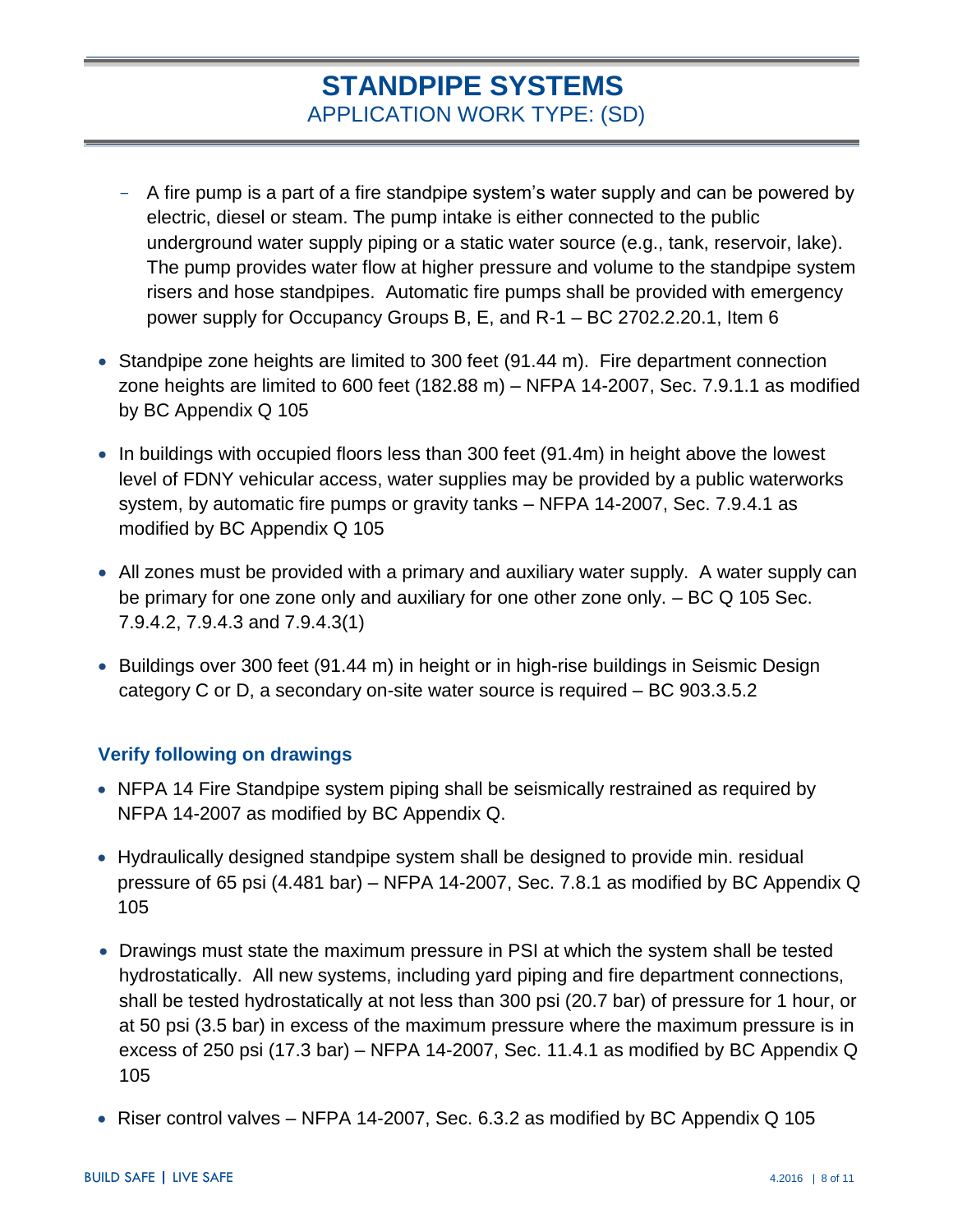- LL 58/09 Exposed standpipes and sprinkler risers must be painted red. Valve handles must also be painted as follows: Standpipe – Red, Combination Valve Handles – Yellow, Sprinkler – Green. Branch piping should not be painted.
- LL 64/09 Vacant Buildings Being Demolished: Existing standpipes must be dry standpipes and have an air-pressurized alarm. New buildings greater than 75 feet (22.86 m) in height permitted on or after February 4, 2010 require air-pressurized alarm. An electrical permit must be obtained to install the air pressurized alarm system.

#### **Required Signage**

- System component NFPA 14-2007, Sec. 4.10 as modified by BC Appendix Q 105
- Where Class I standpipes as an alternative to Class III, sign stating where the locked storage cabinet is located – [BC 905.3.1,](http://www1.nyc.gov/assets/buildings/apps/pdf_viewer/viewer.html?file=2014CC_BC_Chapter_9_Fire_Protection_Systems.pdf§ion=conscode_2014#nameddest=SECTION_905) Exception 1.1.3
- Stairways without hose connections  $BC$  905.4, Item 1
- Cabinet equipment identification  $-$  [BC 905.7.1](http://www1.nyc.gov/assets/buildings/apps/pdf_viewer/viewer.html?file=2014CC_BC_Chapter_9_Fire_Protection_Systems.pdf§ion=conscode_2014#nameddest=SECTION_905)
- Riser control valves NFPA 14-2007, Sec. 6.3.2(1) and (6) as modified by BC Appendix Q 105
- Water supplies NFPA 14-2007, Sec. 9.1.5(1)(a) and 9.1.5(2)(i) as modified by BC Appendix Q 105

#### **Testing**

Standpipe and water supply testing – [BC 901.5,](http://www1.nyc.gov/assets/buildings/apps/pdf_viewer/viewer.html?file=2014CC_BC_Chapter_9_Fire_Protection_Systems.pdf§ion=conscode_2014#nameddest=SECTION_901) NFPA 14-2007 Chapter 10 and 11 as modified by BC Appendix Q 105

#### **ENERGY CODE**

• See [Code Notes on Energy Code](http://www1.nyc.gov/site/buildings/codes/list-code-notes.page)

# **ELECTRICAL CODE**

N/A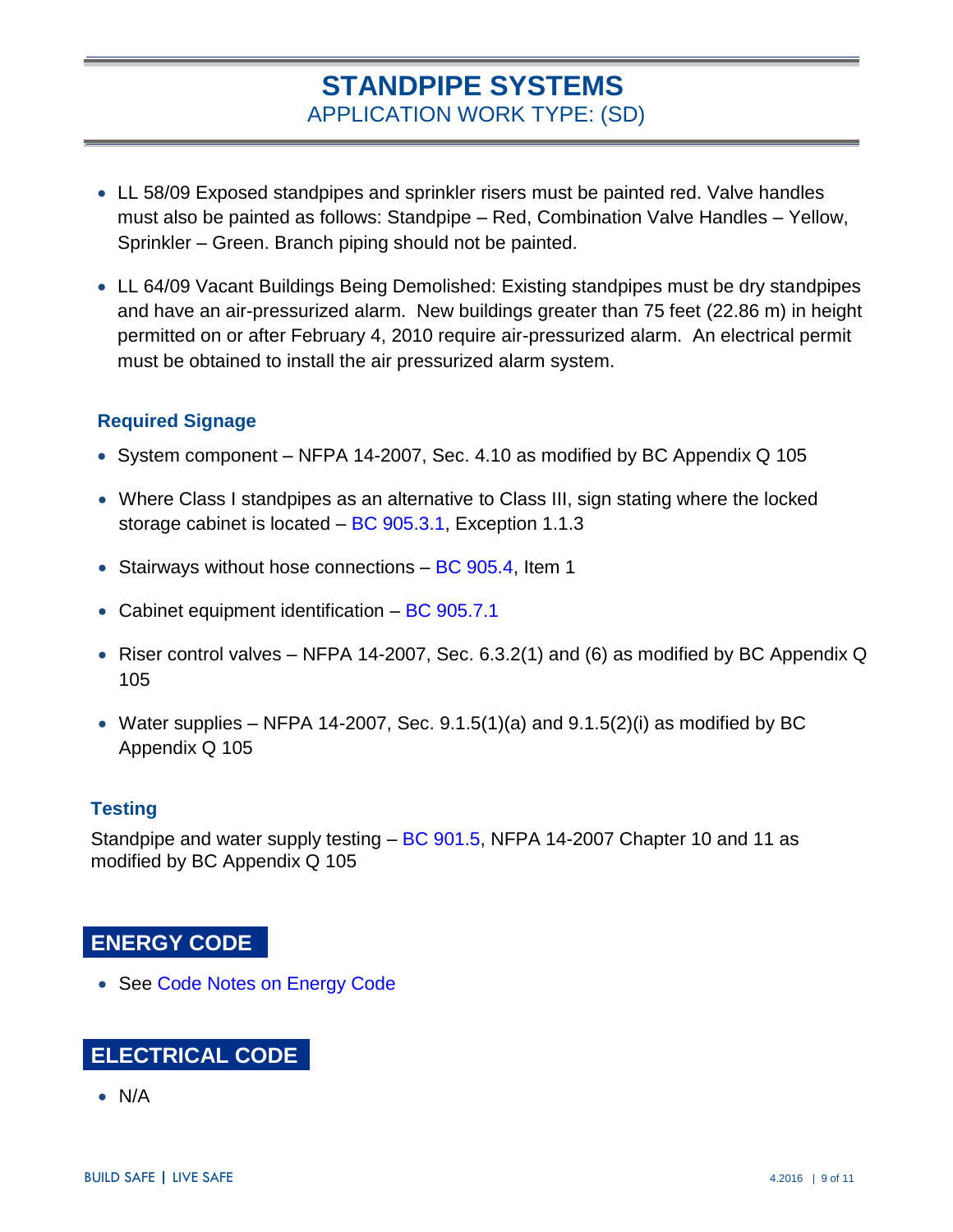## **APPLICABLE BULLETINS, DIRECTIVES, PPNs, MEMOS**

- [Local Law 58/09](http://www1.nyc.gov/assets/buildings/local_laws/ll58of2009.pdf) Color-Coding of Sprinklers & Standpipes
- [Local Law 59/09](http://www1.nyc.gov/assets/buildings/local_laws/ll59of2009.pdf) Daily Inspection of Standpipe during construction and Demolition
- [Local Law 60/09](http://www1.nyc.gov/assets/buildings/local_laws/ll60of2009.pdf) Cutting & Capping of Sprinklers & Standpipes
- [Local Law 63/09](http://www1.nyc.gov/assets/buildings/local_laws/ll63of2009.pdf) Hydrostatic Pressure Testing of Standpipes
- [Local Law 64/09](http://www1.nyc.gov/assets/buildings/local_laws/ll64of2009.pdf) Air Pressurized Standpipe Alarm
- RCNY 3310-01- Requirements for the Construction or Demolition of Major Buildings
- $\bullet$  [BB 2010-014](http://www1.nyc.gov/assets/buildings/bldgs_bulletins/bb_2010-014.pdf) Color-coding of Sprinklers and Standpipes
- [Memo 11-6-80](http://www1.nyc.gov/assets/buildings/pdf/sy5.pdf) Required Standpipe and Sprinkler Systems
- [Letter 2-18-88](http://www1.nyc.gov/assets/buildings/pdf/sza6.pdf) Location of Automatic Transfer Switch Fire Pump Room
- [OPPN #07/91,](http://www1.nyc.gov/assets/buildings/ppn/oppn791.pdf) [OPPN #08/91](http://www1.nyc.gov/assets/buildings/ppn/oppn891.pdf) Forwarding Standpipe Documents to the Fire Department
- $\bullet$  [BB 2010-029](http://www1.nyc.gov/assets/buildings/bldgs_bulletins/bb_2010-029.pdf) This document clarifies the installation standards to be utilized when an existing automatic sprinkler system, that was designed and approved under the 1968 Building Code or prior Code, is to be altered
- [BB 2011-019](http://www1.nyc.gov/assets/buildings/bldgs_bulletins/bb_2011-019.pdf) This document clarifies the exceptions for existing buildings subject to the retroactive sprinkler requirements of Local Law 26 of 2004 (LL 26/2004)
- [Local Law 5/73,](http://www1.nyc.gov/assets/buildings/local_laws/ll_0573.pdf) [Directive 9 of 1974](http://www1.nyc.gov/assets/buildings/pdf/fp3.pdf) Sprinklers in Toilet Rooms
- [Memo 4-30-74](http://www1.nyc.gov/assets/buildings/pdf/fp7.pdf) H-2 Occupancy In Lieu of Smoke Detectors
- [Memo 3-9-79](http://www1.nyc.gov/assets/buildings/pdf/fp8.pdf) Fire Alarm, Detection & Extinguishing Equipment
- [Memo 11-6-80](http://www1.nyc.gov/assets/buildings/pdf/sy5.pdf) Required Standpipe and Sprinkler Systems
- [Memo 12-31-81](http://www1.nyc.gov/assets/buildings/pdf/fp910.pdf) Sprinklers, Fire Alarms & Emergency Lighting Apparatus
- [Memo 6-10-82,](http://www1.nyc.gov/assets/buildings/pdf/sy7.pdf) Local Law 3/181– Sprinkler/Drain Pipes within Stair Enclosures
- [Letter 12-3-85](http://www1.nyc.gov/assets/buildings/pdf/sy8.pdf) Sprinkler/Standpipe System in Research Laboratory